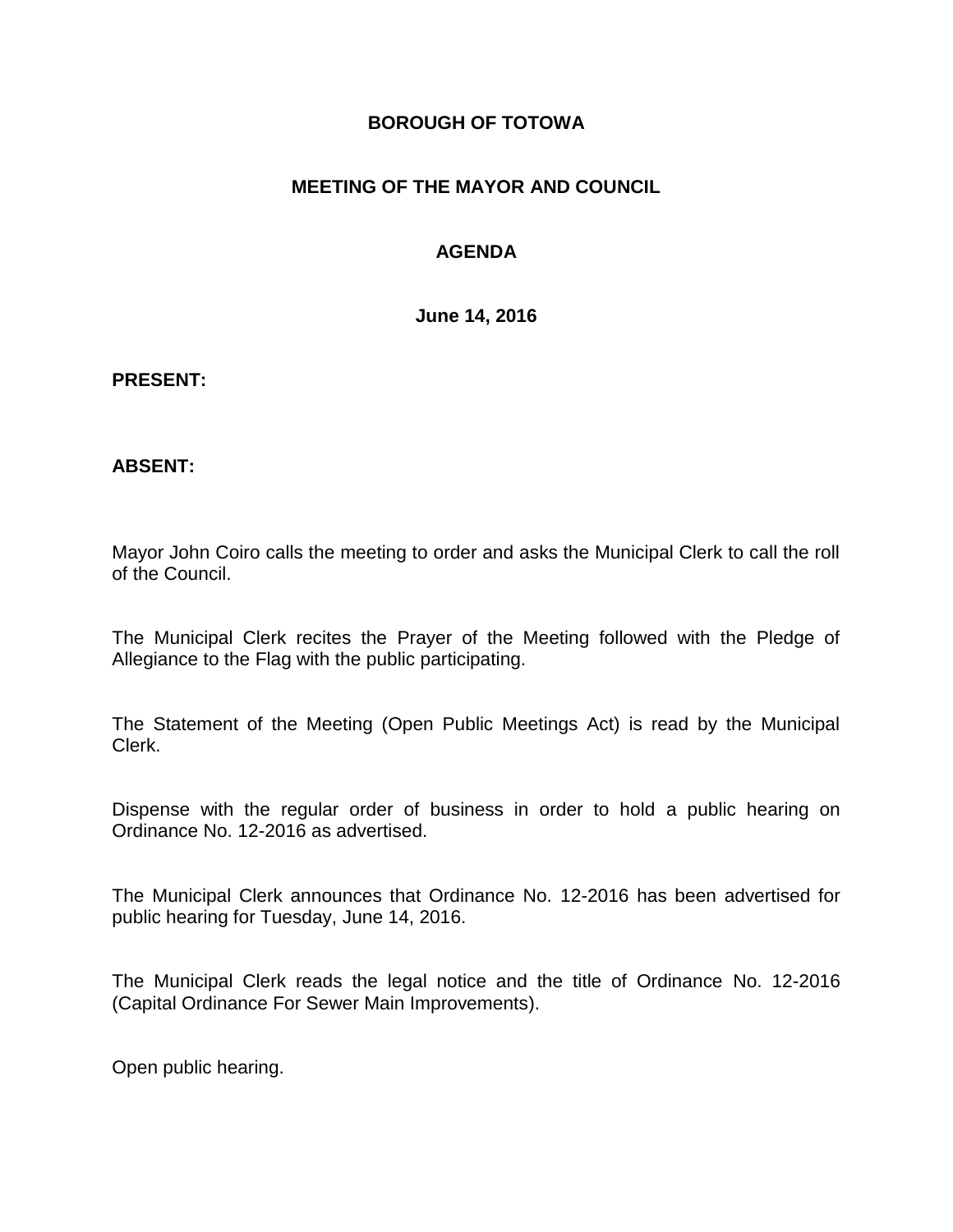Mayor Coiro asks if any citizens wish to be heard on Ordinance No. 12-2016.

## **CITIZENS HEARD:**

Close public hearing.

The Municipal Clerk reads Ordinance No. 12-2016 by title.

Adopt Ordinance No. 12-2016.

Revert to the regular order of business.

Report from Members of the Council, Municipal Clerk and Municipal Attorney.

**CITIZENS HEARD:**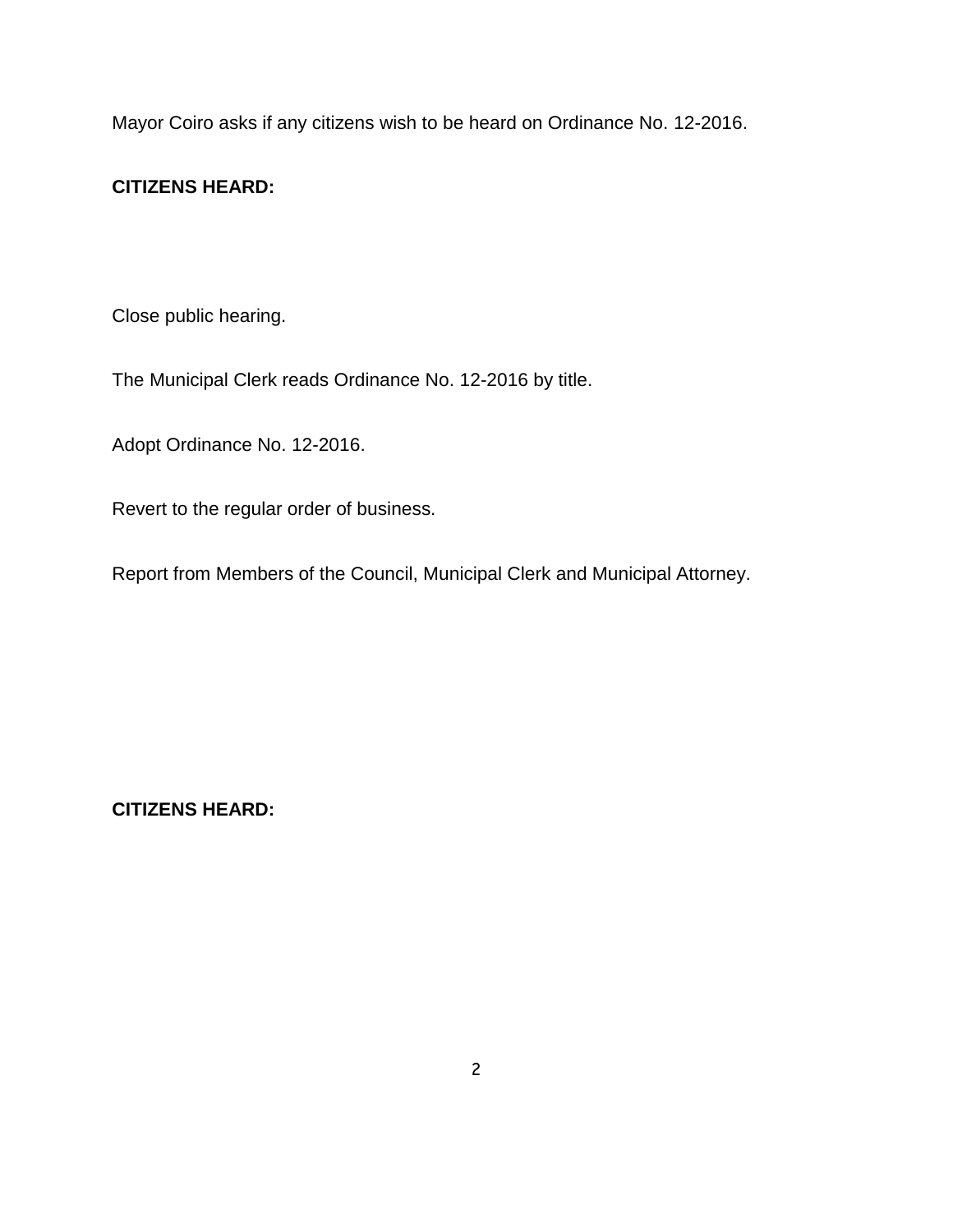Minutes of the Mayor and Council for the Youth Week meeting of May 24, 2016.

# **COMMITTEE ON FINANCE: PICARELLI, D'ANGELO, FONTANELLA.**

Resolution No. 2016-13 for the payment of bills.

Resolution authorizing the Treasurer to issue refunds to various property owners pursuant to State Tax Court judgments.

Resolution authorizing the Treasurer to effectuate redemption of Tax Sale Certificate #15-00006, Block 163, Lot 2, 226 Winifred Drive.

Recommendation of the Committee to appoint a Violations Clerk for the Municipal Court.

Appointment by the Mayor.

Confirm the appointment.

Resolution Authorizing Execution Of An Agreement With The Morris County Cooperative Pricing Council To Renew Membership Therein For The Period Of October 1, 2016 Through September 30, 2021.

Resolution Authorizing Agreement Between The Borough Of Totowa And Language Line Services, Inc.

### **COMMITTEE ON PUBLIC SAFETY: PUGLISE, FONTANELLA, BUCHER.**

Letter from Lincoln Fire Company requesting permission to attend the Mamaroneck, NY Fire Department's annual parade on Wednesday, June 29, 2016.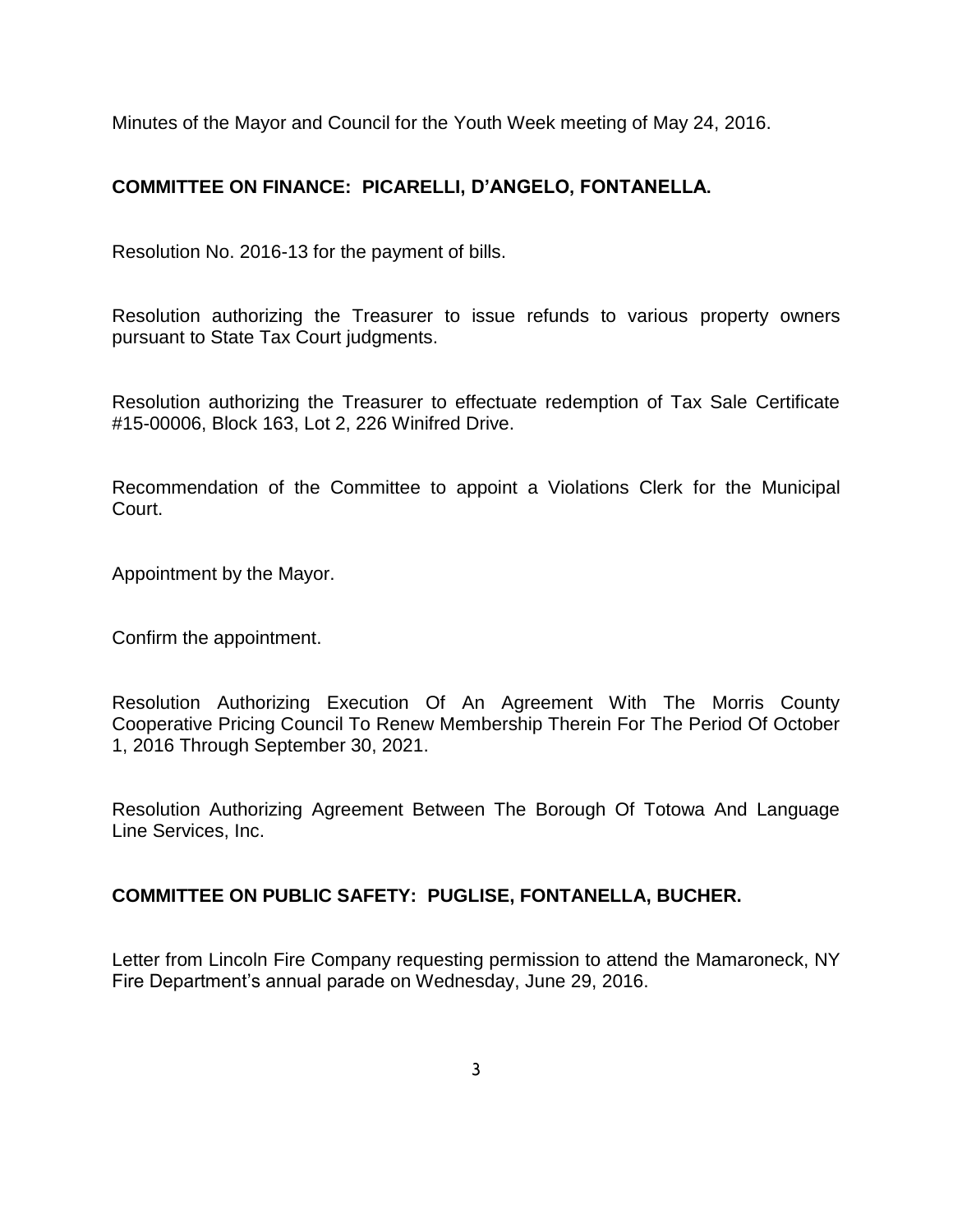## **COMMITTEE ON PUBLIC WORKS: D'ANGELO, PUGLISE, ANDRIANI.**

Accept the bids for the Supervisory Control And Data Acquisition (SCADA) System.

Recommendation of the Committee and resolution to award the contract/reject the bids for the Supervisory Control And Data Acquisition (SCADA) System.

Resolution Authorizing The Purchase And Delivery Of A Line Striper Street Paint Machine.

Resolution Authorizing The Purchase And Delivery Of A Turf Liner Field Paint Machine.

## **COMMITTEE ON ENG. & PUB. PROPERTY: FONTANELLA, ANDRIANI, D'ANGELO.**

Resolution Authorizing Reimbursement To The Borough Of Woodland Park For The Replacement Of Various Sections Of 24" Sanitary Sewer Main.

Resolution Authorizing The Resurfacing Of Floor At The Fire Rescue Building.

Resolution Authorizing Tree Trimming Services For Trees Along Union Boulevard And Around The Municipal Complex.

## **COMMITTEE ON LIAISON & INSPECTION: ANDRIANI, BUCHER, PICARELLI.**

Resolution Of The Borough Of Totowa Designating Certain Property In The Borough Of Totowa As An Area In Need Of Rehabilitation.

Resolution In Support Of The Adoption Of Senate Bill 2254 And Assembly Bill 3821 To Clarify Municipal Affordable Housing Obligations.

Letter of resignation from Planning Board Commissioner Joseph Niland.